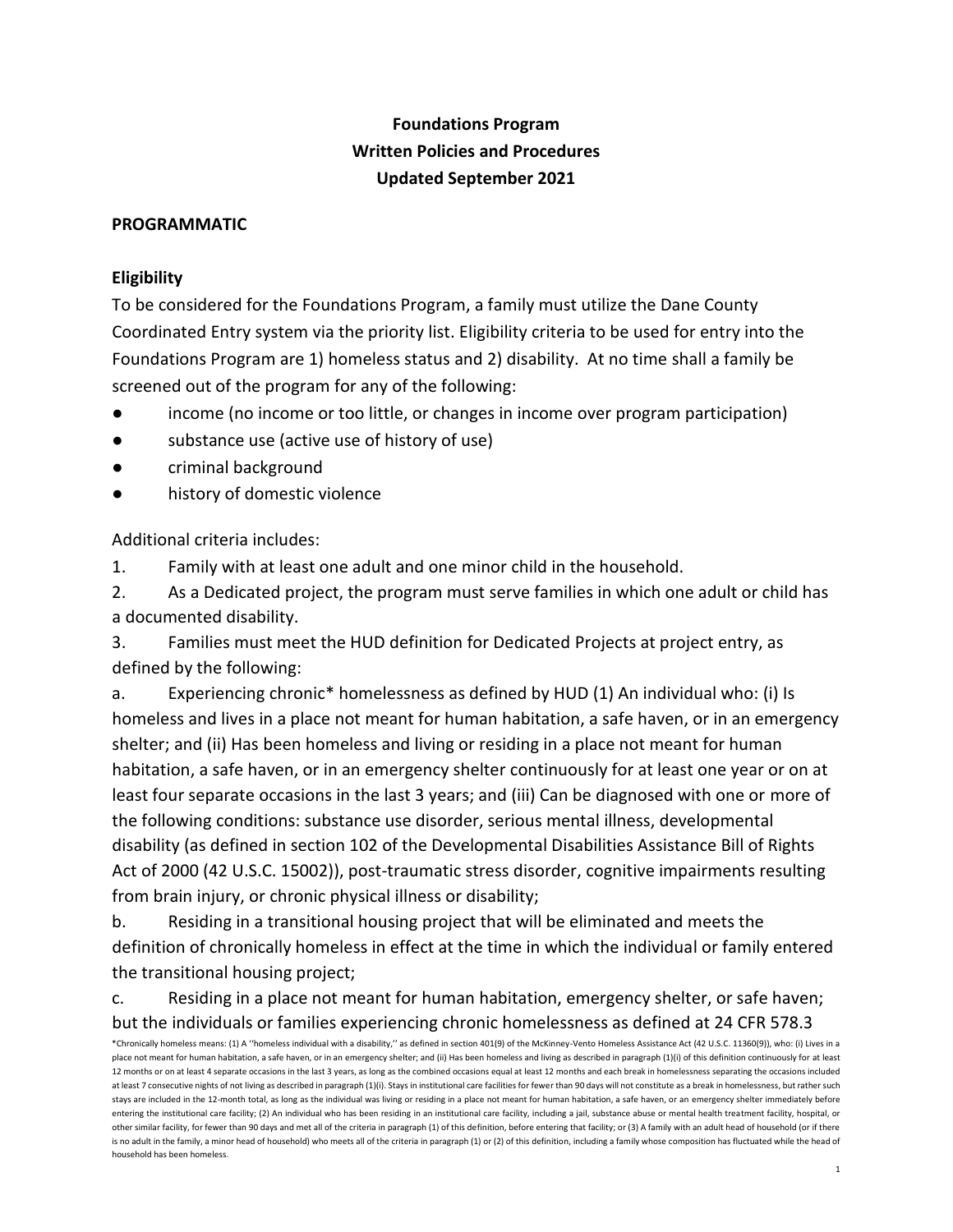had been admitted and enrolled in a permanent housing project within the last year and were unable to maintain a housing placement;

d. Residing in transitional housing funded by a Joint transitional housing (TH) and rapid rehousing (PH-RRH) component project and who were experiencing chronic homelessness as defined at 24 CFR 578.3 prior to entering the project;

e. Receiving assistance through a Department of Veterans Affairs (VA)-funded homeless assistance program and met one of the above criteria at initial intake to the VA's homeless assistance system.

### **Additional Eligibility Rules**

We do not discriminate against households due to disability, religion, a religious belief, age, race, gender identity, sexual orientation or any other identifying characteristic.

Family members are able to retain appropriate assistance after the death, incarceration or institutionalization for more than 90 days of qualifying household members. Members of any household who were living in a unit assisted under this part at the time of the qualifying member's death, long-term incarceration, or long-term institutionalization, have the right to rental assistance under this section until the expiration of the lease in effect at the time of the qualifying member's death, long-term incarceration, or long-term institutionalization. *24 CFR 578.75 (h)(i)*

Families with children under the age of 18 will not be denied admission or separated when entering housing. *24 CFR 578.93 (e)*

#### **Documentation Requirements**

Program participant files must contain documentation of the family's homelessness and disability. Each category of homelessness requires specific written documentation. Please see below for what is required for each category and the order or priority for documentation.

#### *Homeless Verification:*

*Category 1.1(place not meant for human habitation) and 1.2 (shelter)*

1. A written referral by another housing or service provider.

2. A printed record from HMIS or a comparable database used by a victim service or legal service provider.

3. A written observation by an outreach worker of the conditions where the family was living.

4. A written certification of the head of household seeking assistance.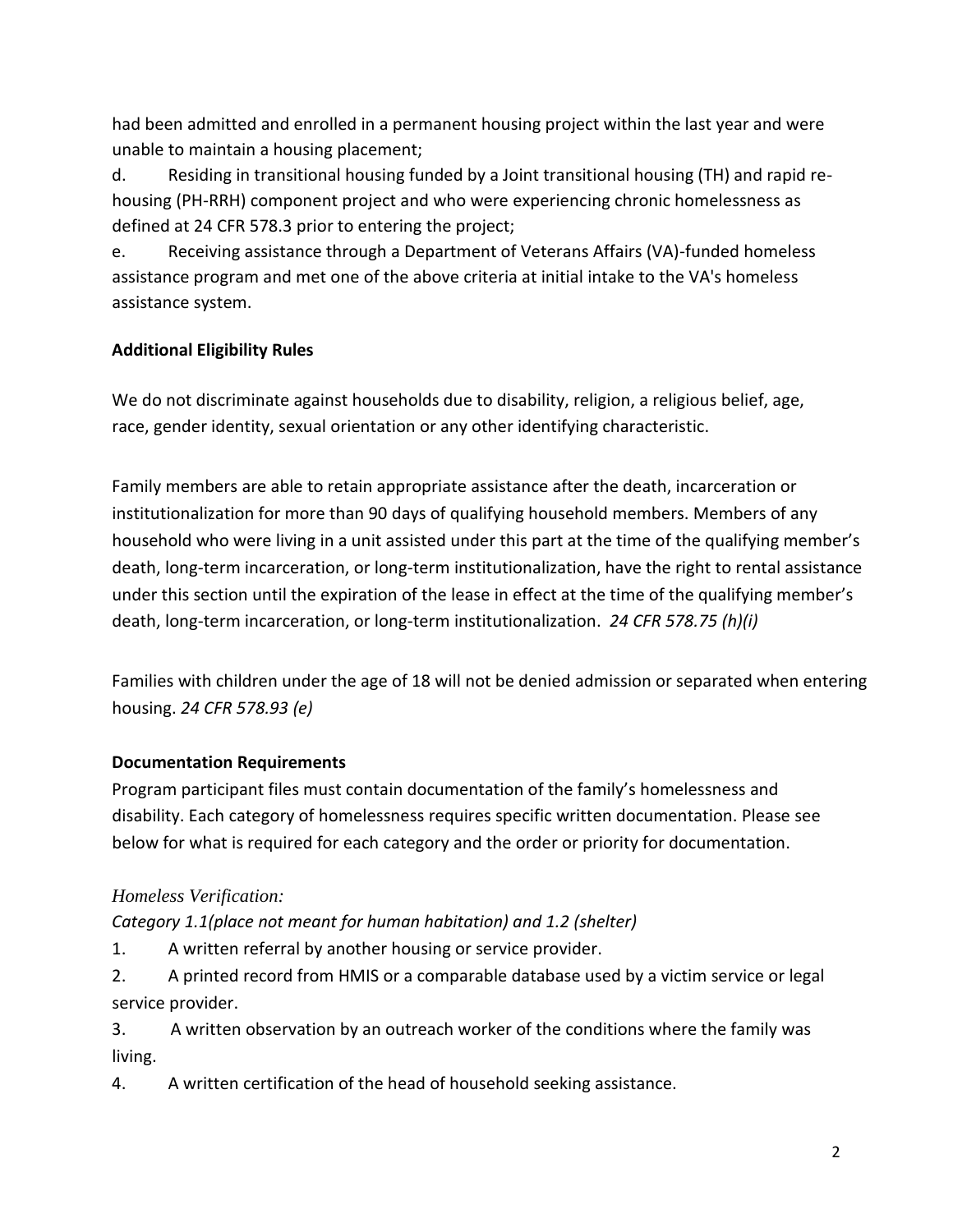### *Category 1.3 (institution)*

1. Discharge paperwork, written or oral referral from social worker, case manager or other appropriate staff of the institution that states the beginning and end dates of stay.

2. A written record of attempting to obtain the information above and a written selfcertification from the head of household seeking services that they are exiting an institution where they resided for 90 days or less.

\*In order to meet the criteria for Category 1.3, there must be documentation that the head of household met Category 1.1 or 1.2 definition of homelessness prior to entrance to the institution. (See documentation requirements above.)

## *Category 4*

1. If the family was served by a victim service provider:

a. Documentation of the family's oral statement that the family was fleeing, or attempting to flee, domestic violence, dating violence, sexual assault or stalking or other dangerous or life threatening conditions that relate to violence.

b. Lacked the resources or support networks necessary to obtain other permanent housing.

c. Had not identified other subsequent housing

2. If the family was served by an organization other than a victim service provider, documentation must include the 3 points above AND

a. Written certification by the head of household that the statement is true and completed AND

b. Written observation of the worker or a written referral by a housing or service provider, legal assistance provider, social worker, health care provider, law enforcement agency, pastoral counselor, or any other organization from whom the program participant had sought assistance for domestic violence, dating violence, sexual assault, or stalking.

\*documentation should include the minimum information needed to satisfy the requirement, do NOT obtain documentation if it puts the family's safety at risk.

## *Disability Verification:*

1. Proof of SSI or SSDI award letter or written disability verification form completed and signed by a medical provider.

2. Disability Verification Waiver Clause. Participants who use a waiver for disability verification must obtain documented proof of disability within 45 days of enrolling in the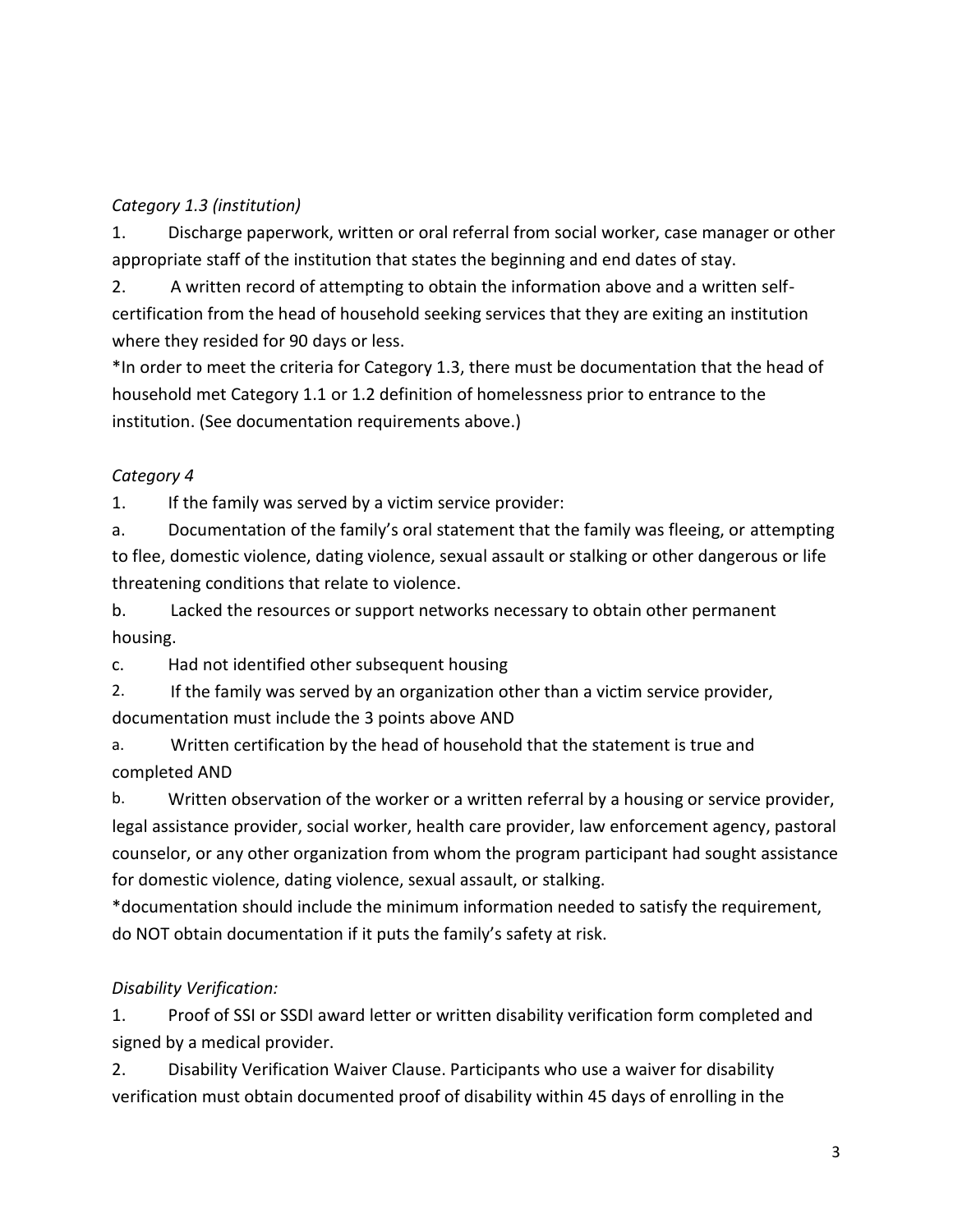program. Failure to provide documented proof of disability will result in losing eligibility in the program and termination.

### **Rent Payments**

In accordance with 24 CFR 578.49(b)(2), CoC Program leasing funds are used to pay rent for individual housing units, the rent paid must be reasonable in relation to rents being charged for comparable units, taking into account the location, size, type, quality, amenities, facilities, and management services. Program participants pay 30% of their adjusted gross income in rent to The Road Home of Dane County. Program staff must document income of households in the following way:

1. Income form completed by program staff at least annually, with appropriate documentation, such as:

a. Source documentation of assets and/or deductions (i.e. SSI Award letter, employment verification, paystubs [4 -6 consecutive pay stubs]).

b. If source documentation unavailable, written statement by third party, or;

c. Oral verification (initiated by program staff) of relevant third party income received over the most recent 3 month period, documented by staff in file (i.e. paystubs, verbal communication with employer).

d. If source documents and 3<sup>rd</sup> party verification are unavailable, written certification of program participant income expected to receive in the next 3 months, along with written explanation of why 3rd party verification could not be obtained.

e. If the participant does not have any income, they will fill out a Zero Income Verification form, located on the HSC website.

2. All 3rd party documentation must be dated within 120 days of income verification performed by program staff (i.e. SSI Award letter must be dated within 120 of initial or annual income assessment).

3. Utility Allowance for participants will be calculated at move-in and will be re-calculated each time program rent amount is re-calculated. The monthly utility allowance for utilities that is established by the CDA-Section 8 must be included in the calculation.

## **Rights and Responsibilities**

Participants will receive a program file that will include a contract outlining their rights and responsibilities. Participants will be required to sign the contract.

#### **Grievance Procedure for the Foundations Program (The Road Home)**

If a program participant has a concern with The Road Home staff or volunteer, the following grievance procedure should be used:

1. If comfortable, discuss the concern with your case manager.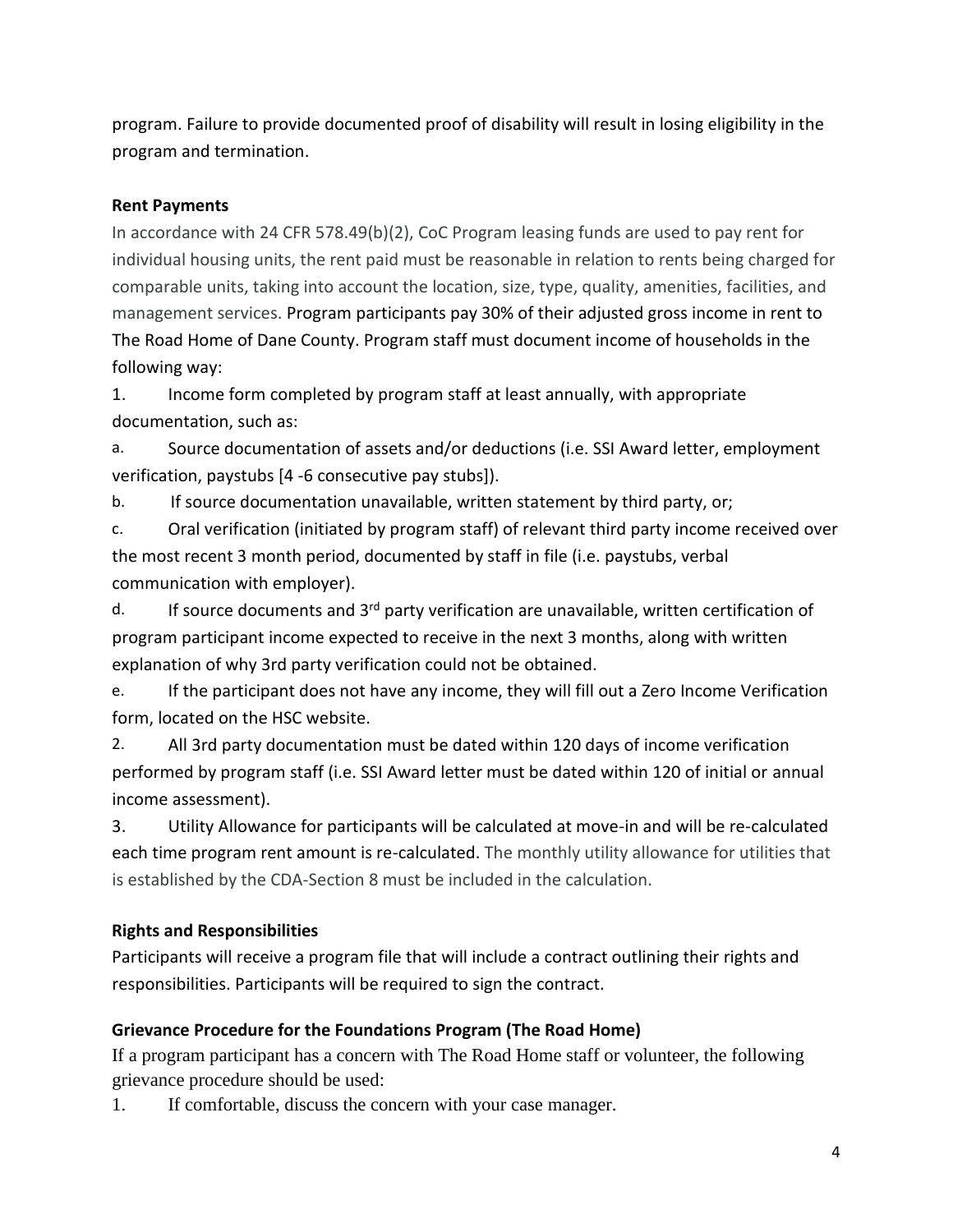2. If you are unable to discuss the concern with your case manager, or are unable to come to a resolution, express your concern verbally or in writing to the housing manager. The housing manager will discuss the concern with you and with the staff member involved to determine a resolution.

3. If your concern is not resolved to your satisfaction, or if you have a concern about the housing manager, you may express your concern verbally or in writing to the program director. The program director will discuss the concern with you and with the staff member involved to determine a resolution.

4. If your concern is not resolved to your satisfaction, or if you have a concern about the program director, you may express your concern verbally or in writing to the executive director. The executive director will discuss the concern with you and with the staff member involved to determine a resolution.

5. If your concern is not resolved to your satisfaction, or if you have a concern about the executive director, you may put your concern in writing to the President of the Board of Directors. If he/she is not available, it will go to the Vice President. Any staff member will forward the letter to the appropriate board member. A board member will make a final decision about how the matter will be resolved and mail the response to the participant.

## **Termination Process**

Terminating a family's assistance from the Foundations Program should only occur in rare and severe cases. A decision to terminate assistance shall never be made based on a participant's income (loss of income or failure to increase income), failure to participate in supportive services, failure to make progress on a service plan or due to being a victim of domestic violence. Case Manager, Coordinator, and Program Housing Manager at The Road Home must have a discussion before making a decision to terminate assistance. All possible alternatives must be explored before terminating assistance.

If it has been decided that termination is the only option, use the following process:

1. Families will be referred to the Coordinated Entry Program Manager for a program transfer.

2. Provide program participants a letter indicating termination of assistance that states the reason for termination, including facts, sources of the facts, the right to review their file, and evidence on which the decision is based. Provide a copy of the program contract with sections highlighted that are relevant to the decision. In addition, provide a copy of the grievance procedure.

3. Participants can request and will have the right to have the case reviewed by staff that did not make the decision to terminate assistance. Participants may present their objections orally or in writing.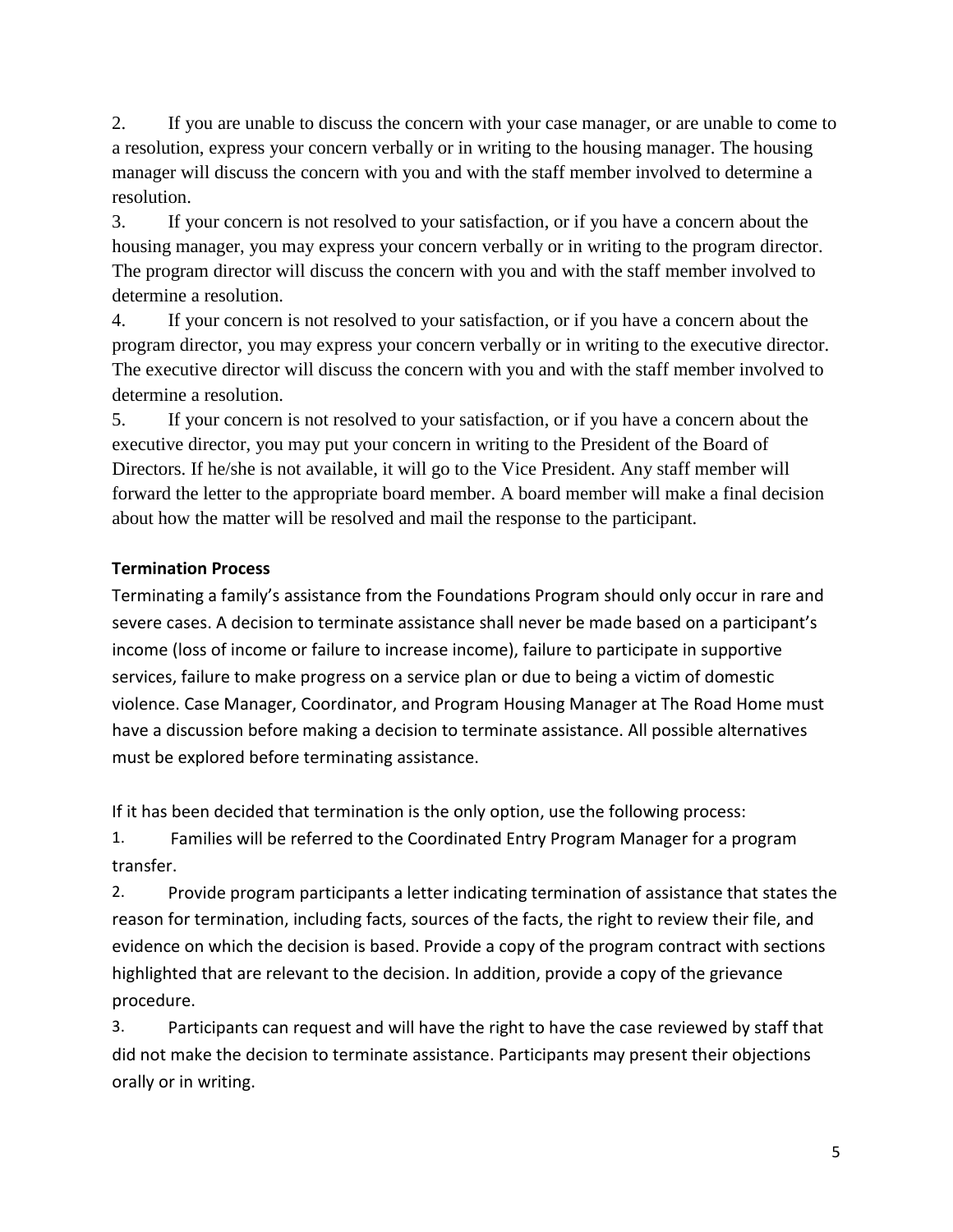4. When a participant completes the review process staff will provide written notice of the final decision to the program participant.

### **Housing Location Process**

Program staff will work participants on housing location. Program staff will take into consideration where children attend school or daycare, location of employment, access to transportation, and other family needs.

Program staff will follow CDA's policy when assigning a number of bedrooms to households.

● Once a referral is received from coordinated entry, program coordinator will do their due diligence to get in contact with the family and make at least 3 contact attempts over the course of 7 business days before moving onto another referral; these attempts will be documented in HMIS. Program Coordinator will make sure to exhaust other avenues such as contacting school social workers and any other case managers or outreach workers who may have contact with referral.

At enrollment in the program, program participants will complete a housing search contract with the program coordinator. Participants will have 90 days from enrollment to complete housing search. If after 90 days they are not able to find housing, the participant is able to ask for one 30 day extension at which point the coordinator will review and make a determination whether participants will be granted additional housing search time or rereferred to coordinated entry. At the 120 day mark family will get re-referred to coordinated entry if housing has not been secured.

Prior to lease signing, all units will need to pass an inspection using a Housing Habitability Standards Inspection Checklist which meets the Housing Quality Standards requirement.

● Rents may not exceed rents currently being charged for comparable units, and the rent paid may not exceed HUD-determined fair market rents.

## **Lease/sub-lease**

The Road Home of Dane County needs to sign the lease due to receiving Leasing dollars from HUD. When The Road Home of Dane County is listed as a tenant and signs the lease, a sub-lease should be put in place between The Road Home of Dane County and the program participant. The sub-lease must be re-signed annually. The initial lease needs to be for a period of at least one year and are renewable for a minimum term of one month and terminable only for cause.

## **Voluntary Services**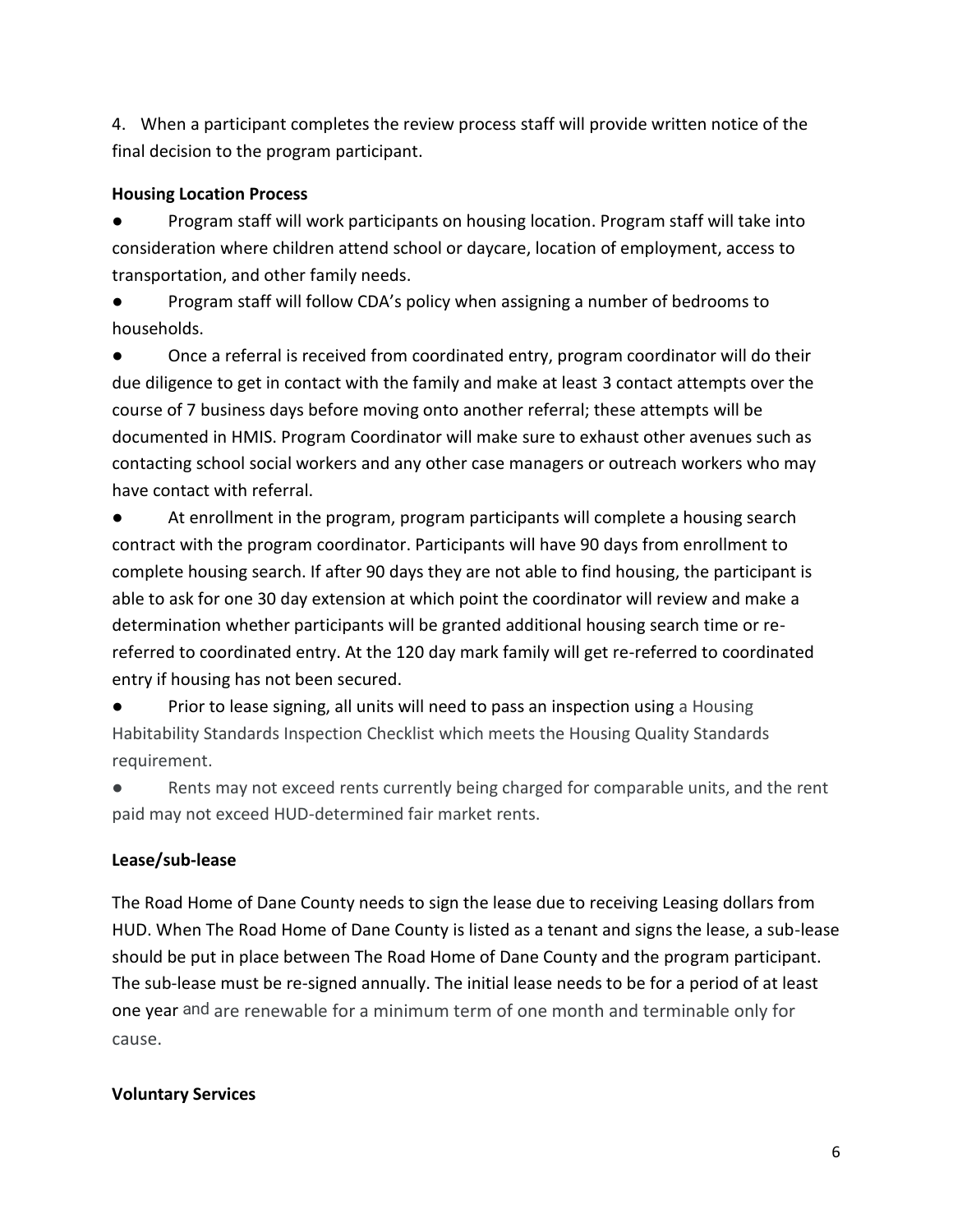Program participants will all be offered case management services, but will not be required to participate. Case management staff must offer participants a wide array of services. These may include, but are not limited to: developing an individualized housing/service plan, assistance with obtaining and maintaining housing, counseling, employment referrals, education, referral and coordination of services, accessing mainstream benefits, and coordinating with schools. If a participant declines services, program staff must continue to reach out to the participant to attempt engagement with them. At no time shall a participant be terminated from the Foundations Program for failure to participate in supportive services or failure to make progress on a service plan.

In addition to the broadly defined services provided by the program, case manager will also be responsible for ensuring that children are enrolled in school and receive educational services. *24 CFR 578.75 (g) (1) & (2).*

#### **Conflict of Interest Policy**

When a potential conflict of interest arises, it will be disclosed in writing and will include the person's name, position, phone number and address. It will also detail the nature of the conflict of interest (perceived, apparent, or actual). The letter will be dated and will request action to address the conflict of interest. The letter will be addressed to the The Road Home of Dane County Executive Director.

The Road Home will not make rent reasonableness and housing quality inspections on properties owned by the recipient or subrecipients or any other related entities. Additionally, no covered person (an employee, agent, consultant, officer, elected or appointed official of The Road Home) who exercises or has exercised any functions or responsibilities with respect to activities assisted under this part, or who is in a position to participate in a decision-making process or gain inside information with regard to activities assisted under this part, may obtain a financial interest or benefit from an assisted activity, have a financial interest in any contract, subcontract, or agreement with respect to an assisted activity, or have a financial interest in the proceeds derived from an assisted activity, either for him or herself or for those with whom he or she has immediate family or business ties, during his or her tenure or during the one-year period following his or her tenure.

#### **VAWA Clause**

Any contract between the recipient/subrecipient and the Landlord must include :

1. The requirement to comply with VAWA provision as promulgated in 24 CFR part 5, subpart L;